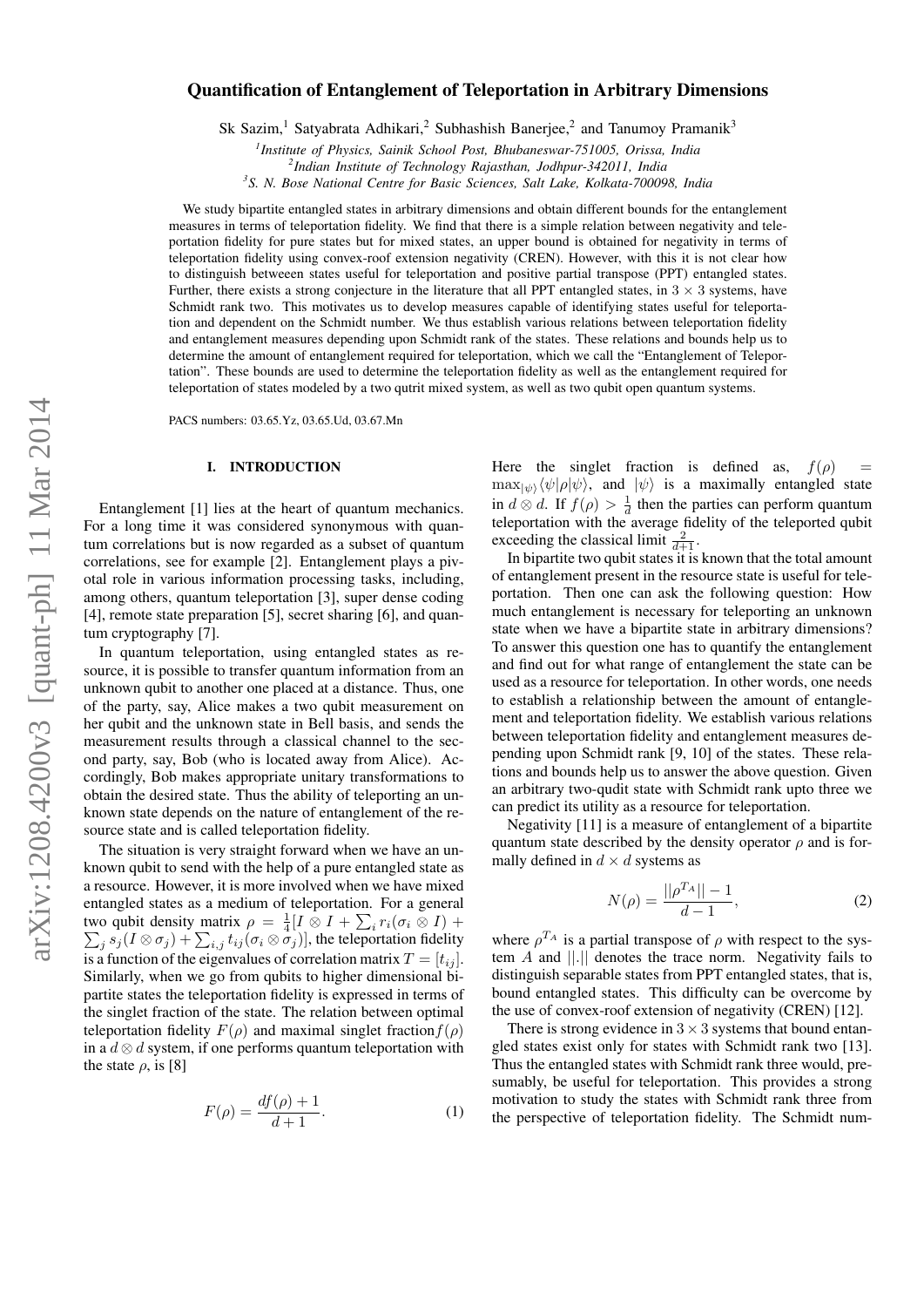ber is a very useful entanglement measure [14]. In the literature, there exists different kinds of entanglement measures, expressed in terms of Schmidt numbers, suitable for quantification of the amount of entanglement present in the system.

We quantify the amount of entanglement present in the resource state to find out the bounds within which these states can be useful for teleportation. Thus, we obtain relations connecting entanglement measures with teleportation fidelity using CREN as well as singlet fraction, expressed in terms of Schmidt coefficients. Our results are obtained for arbitrary dimensional bipartite states with at most three non vanishing Schmidt coefficients. We implement our results to detect mixed states useful for teleportation. A monotonous relation between entanglement and teleportation fidelity in mixed two qudit systems could be expected from [15], where a monotonous connection between entanglement and singlet fraction, and hence teleportation fidelity, was established for two qubit mixed states.

The plan of the paper is as follows. In Section 2, we study the relation between negativity and teleportation fidelity for pure as well as mixed systems. Based on our conclusions from Section 2, we establish a relation between singlet fraction and different types of entanglement measures for arbitrary dimensional pure two qudit system with a maximum of three Schmidt coefficients in Section 3. Then we study the bounds of teleportation fidelity and entanglement measures for two special cases, i) arbitrary dimensional pure bipartite state with two Schmidt coefficients, and ii) arbitrary dimensional pure bipartite state with three Schmidt coefficients. These results are used in section 3 (B) to arbitrary dimensional mixed bipartite systems with Schmidt coefficients two and three. In section 4, we apply our results on examples of mixed states, in particular, two qutrit mixed state with Schmidt rank two, and two qubit mixed states generated dynamically by an open system model. Finally, we conclude in section 5.

## II. RELATION BETWEEN NEGATIVITY AND TELEPORTATION FIDELITY FOR  $d \otimes d$  SYSTEMS

Here we study the relation between negativity and teleportation fidelity for pure as well as mixed systems.

#### A. Pure Systems

Let  $H_A$  and  $H_B$  be two Hilbert spaces each with dimension d. In  $d \otimes d$  system, any pure state  $|\Psi\rangle$  can be expressed as

$$
|\Psi\rangle = \sum_{i=1}^{d} \sqrt{\lambda_j} |j\rangle |j\rangle.
$$
 (3)

The negativity of the state  $|\Psi\rangle$  is defined as

$$
N(|\Psi\rangle) = \frac{2}{d-1} \sum_{i < j} \sqrt{\lambda_i \lambda_j}.\tag{4}
$$

The singlet fraction for any pure state in  $d \otimes d$  system is given by

$$
f(|\Psi\rangle) = \frac{1}{d} \left( \sum_{i=1}^{d} \sqrt{\lambda_i} \right)^2.
$$
 (5)

The relation between negativity and singlet fraction is given by [16]

$$
N(|\Psi\rangle) = \frac{df(|\Psi\rangle) - 1}{d - 1}.
$$
 (6)

In terms of teleportation fidelity, Eq. (6) reduces to

$$
F(|\Psi\rangle) = \frac{2}{d+1} + \frac{(d-1)N(|\Psi\rangle)}{d+1}.
$$
 (7)

Therefore, it follows that every entangled pure state in a  $d \otimes d$ system is useful for teleportation.

## B. Mixed Systems

A bipartite mixed state described can be described by the density operator  $\rho$ 

$$
\rho = \sum_{i} p_i |\Psi_i\rangle\langle\Psi_i|.\tag{8}
$$

The negativity of the mixed state  $\rho$  can be extended from the pure state by means of convex roof, that is, convex-roof extended negativity (CREN) [12]:

$$
N(\rho) = \min_{\{p_i, |\Psi_i\rangle\}} \sum_i p_i N(|\Psi_i\rangle). \tag{9}
$$

The upper bound of the negativity of the mixed state  $\rho$  can be expressed in terms of the singlet fraction as

$$
N(\rho) = \min_{\{p_i, |\Psi_i\rangle\}} \sum_i p_i N(|\Psi_i\rangle)
$$
  
\n
$$
\leq \sum_i p_i N(|\Psi_i\rangle)
$$
  
\n
$$
= \frac{d}{d-1} \sum_i p_i f(|\Psi_i\rangle) - \frac{1}{d-1}.
$$
 (10)

In terms of teleportation fidelity, the bound on negativity is

$$
N(\rho) \le \frac{d+1}{d-1} \sum_{i} p_i F(|\Psi_i\rangle) - \frac{2}{d-1}.
$$
 (11)

The above inequality (11) measures the upper bound of entanglement contained in the mixed state  $\rho$ . From this, it is clear that CREN detects both PPT bound entangled states as well as states useful for teleportation. However, it is not clear how to distinguish between these two classes of states. Further, there exists a strong conjecture in the literature [13] that all PPT entangled states, in  $3 \times 3$  systems, have Schmidt rank two. This motivates us to develop measures capable of identifying states useful for teleportation and dependent on the Schmidt number.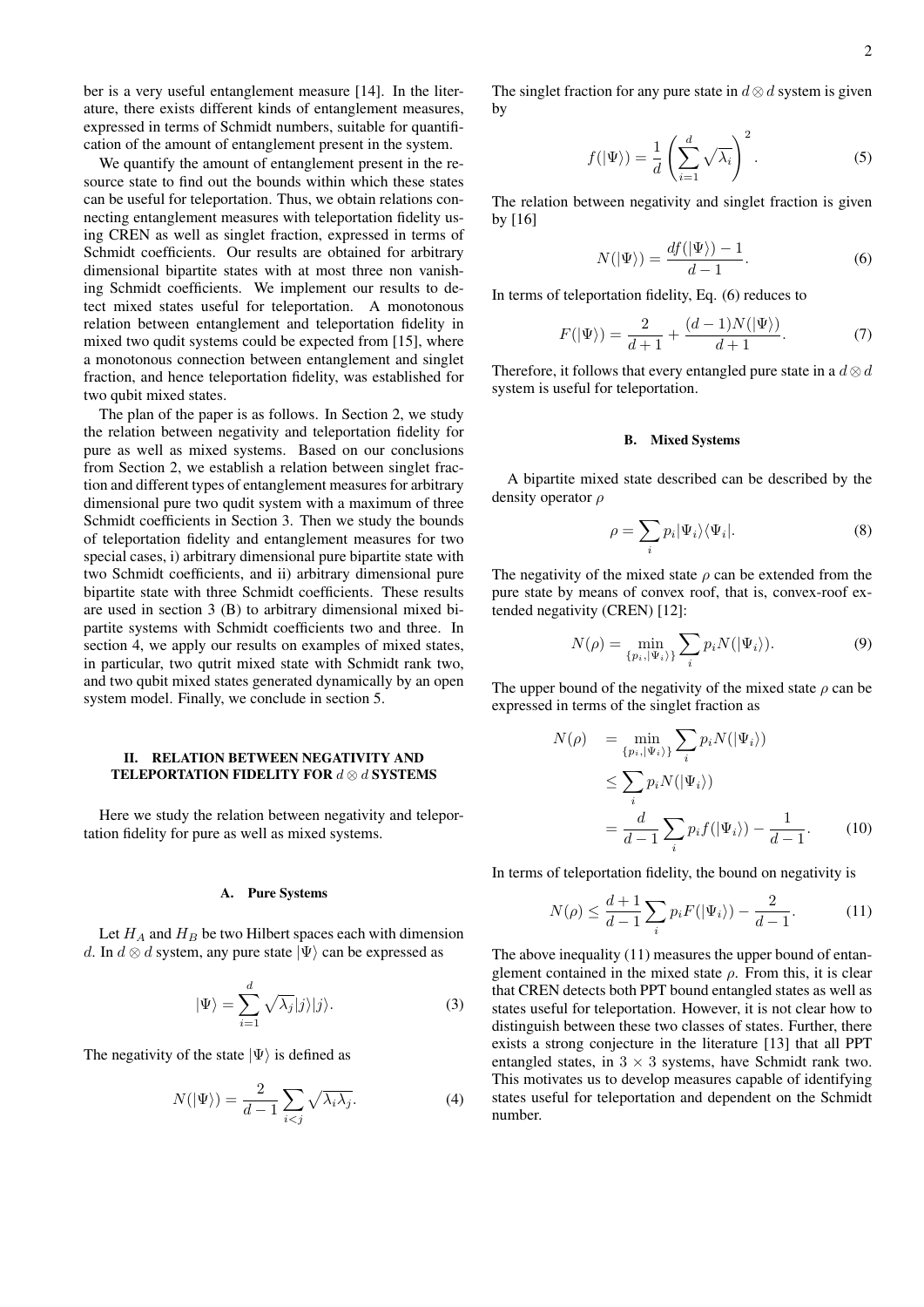# III. RELATION BETWEEN SINGLET FRACTION AND DIFFERENT ENTANGLEMENT MEASURES FOR TWO QUDIT SYSTEM WITH THREE SCHMIDT COEFFICIENTS

In this section we obtain an explicit relation that will connect entanglement monotones with singlet fraction for a two qudit system of arbitrary dimension. We obtain results in  $d \otimes d$ systems with two and three non zero Schmidt coefficients.

## A. Bounds on entanglement measures for pure two qudit systems useful for teleportation

Let us consider a bipartite  $d \otimes d$  system in which three Schmidt coefficients are non zero. Without any loss of generality we assume that the first three Schmidt coefficients are non zero. Any pure two qudit system with three non zero Schmidt coefficients  $\lambda_1$ ,  $\lambda_2$  and  $\lambda_3$  can be written in Schmidt decomposition form as,

$$
|\Psi^d\rangle = \sqrt{\lambda_1}|00\rangle + \sqrt{\lambda_2}|11\rangle + \sqrt{\lambda_3}|22\rangle, \tag{12}
$$

with the Schmidt coefficients summing to one, i.e.,  $\lambda_1 + \lambda_2 + \lambda_3$  $\lambda_3 = 1$ . To quantify the amount of entanglement in  $|\Psi^d\rangle$  we consider two different entanglement measures  $E^{(d,2)}(|\Psi^d\rangle)$ and  $E^{(d,3)}(|\Psi^d\rangle)$  which can be defined as [17],

$$
E^{(d,2)}(|\Psi^d\rangle) = \sqrt{\frac{2d}{d-1}(\lambda_1\lambda_2 + \lambda_2\lambda_3 + \lambda_1\lambda_3)},\quad (13)
$$

$$
E^{(d,3)}(|\Psi^d\rangle) = \left(\frac{6d^2}{(d-1)(d-2)}\right)^{\frac{1}{3}} (\lambda_1 \lambda_2 \lambda_3)^{\frac{1}{3}}.
$$
 (14)

Here  $E^{(d,2)}(|\Psi^d\rangle)$  and  $E^{(d,3)}(|\Psi^d\rangle)$  denote entanglement measure for a  $d \otimes d$  dimensional pure system defined by taking the sum of the product of the Schmidt coefficients taken two or three at a time, respectively. We note that for a Schmidt rank two state,  $E^{(d,3)}(|\Psi^d\rangle) = 0$  but  $E^{(d,2)}(|\Psi^d\rangle) \neq 0$ .

The singlet fraction for the state  $|\Psi^d\rangle$  is defined as

$$
f(|\Psi^{d}\rangle) = \max_{|\Phi\rangle} |\langle \Phi | \Psi^{d} \rangle|^{2}, \tag{15}
$$

where the maximum is taken over all maximally entangled states  $|\Phi\rangle$  in  $d \otimes d$  systems. The singlet fraction  $f(|\Psi^d\rangle)$  for pure state  $|\Psi^d\rangle$  can also be expressed in terms of Schmidt coefficients [18] as

$$
f(|\Psi^d\rangle) = \frac{1}{d} \left( \sqrt{\lambda_1} + \sqrt{\lambda_2} + \sqrt{\lambda_3} \right)^2.
$$
 (16)

Expanding the the right hand side part of Eq. (16) and using  $\lambda_1 + \lambda_2 + \lambda_3 = 1$ , we get

$$
\sqrt{\lambda_1 \lambda_2} + \sqrt{\lambda_2 \lambda_3} + \sqrt{\lambda_1 \lambda_3} = \frac{df(|\Psi^d\rangle) - 1}{2}.
$$
 (17)

Also, we have the following identity

$$
\lambda_1 \lambda_2 + \lambda_2 \lambda_3 + \lambda_1 \lambda_3 = (\sqrt{\lambda_1 \lambda_2} + \sqrt{\lambda_2 \lambda_3} + \sqrt{\lambda_1 \lambda_3})^2 - 2\sqrt{\lambda_1 \lambda_2 \lambda_3} (\sqrt{\lambda_1} + \sqrt{\lambda_2} + \sqrt{\lambda_3})
$$
(18)

Using (13), (14), (16), (17) and (18) we have

$$
(E^{(d,2)}(|\Psi^d\rangle))^2 = \frac{d^3}{2(d-1)} \left(f(|\Psi^d\rangle) - \frac{1}{d}\right)^2
$$
  
- 
$$
\frac{4}{d-1} \sqrt{\frac{d(d-1)(d-2)}{6}} (E^{(d,3)}(|\Psi^d\rangle))^{\frac{3}{2}}
$$
  
× 
$$
\sqrt{f(|\Psi^d\rangle)}.
$$
 (19)

This establishes the required relationship between the entanglement measures  $E^{(d,2)}(|\Psi^d\rangle)$  and  $E^{(d,3)}(|\psi^d\rangle)$  with the singlet fraction  $f(|\Psi^d\rangle)$  for a pure two qudit system  $|\Psi^d\rangle$  with three non vanishing Schmidt coefficients.

Next, we will consider separately the cases of states of Schmidt ranks two and three, respectively. For purpose of clarity, in the discussions to follow, we modify the notation of the entanglement measures discussed above, as  $E_j^{d,i}$ , where d stands for the  $d \otimes d$  dimensional system, j indicates the Schmidt rank of the state under consideration and  $i$  is the number of coefficients taken at a time.

#### *1. States with Schmidt Rank Two*

When one of the Schmidt coefficients (say,  $\lambda_3$ ) is zero, i.e.,  $E_2^{(d,3)}(|\Psi^d\rangle) = 0$ , from Eq. (19), we have

$$
E_2^{(d,2)}(|\Psi^d\rangle) = \sqrt{\frac{d^3}{2(d-1)}} \left( f_2(|\Psi^d\rangle) - \frac{1}{d} \right),\tag{20}
$$

where,  $f_2(|\Psi^d\rangle)$  denotes the singlet fraction of Schmidt rank two state, and  $f_2(|\Psi^d\rangle) > \frac{1}{d}$ . If  $F_2(|\Psi^d\rangle)$  denotes the teleportation fidelity of Schmidt rank two states, then  $E_2^{(d,2)}(|\Psi^d\rangle)$ can be expressed in terms of  $F_2(|\Psi^d\rangle)$  as

$$
E_2^{(d,2)}(|\Psi^d\rangle) = \sqrt{\frac{d^3}{2(d-1)}} \left[ \frac{(d+1)F_2(|\Psi^d\rangle) - 2}{d} \right]. \tag{21}
$$

This establishes the relation between the entanglement monotone and teleportation fidelity of Schmidt rank two states. If the state  $|\Psi^d\rangle$  has Schmidt number two and useful for teleportation, then we have [20]

$$
\frac{1}{d} < f_2(\vert \Psi^d \rangle) \le \frac{2}{d}.\tag{22}
$$

Eq. (22) can be recast in terms of teleportation fidelity as

$$
\frac{2}{d+1} < F_2(\vert \Psi^d \rangle) \le \frac{3}{d+1}.\tag{23}
$$

Using Eq. (23),  $E_2^{(d,2)}(|\Psi^d\rangle)$  can be seen to be bounded as

$$
0 < E_2^{(d,2)}(|\Psi^d\rangle) \le \sqrt{\frac{d}{2(d-1)}}.\tag{24}
$$

When the amount of entanglement lies in the above range we can use the state for teleportation. This quantifies the entanglement required for teleportation for a pure qudit state with two non-vanishing Schmidt coefficients.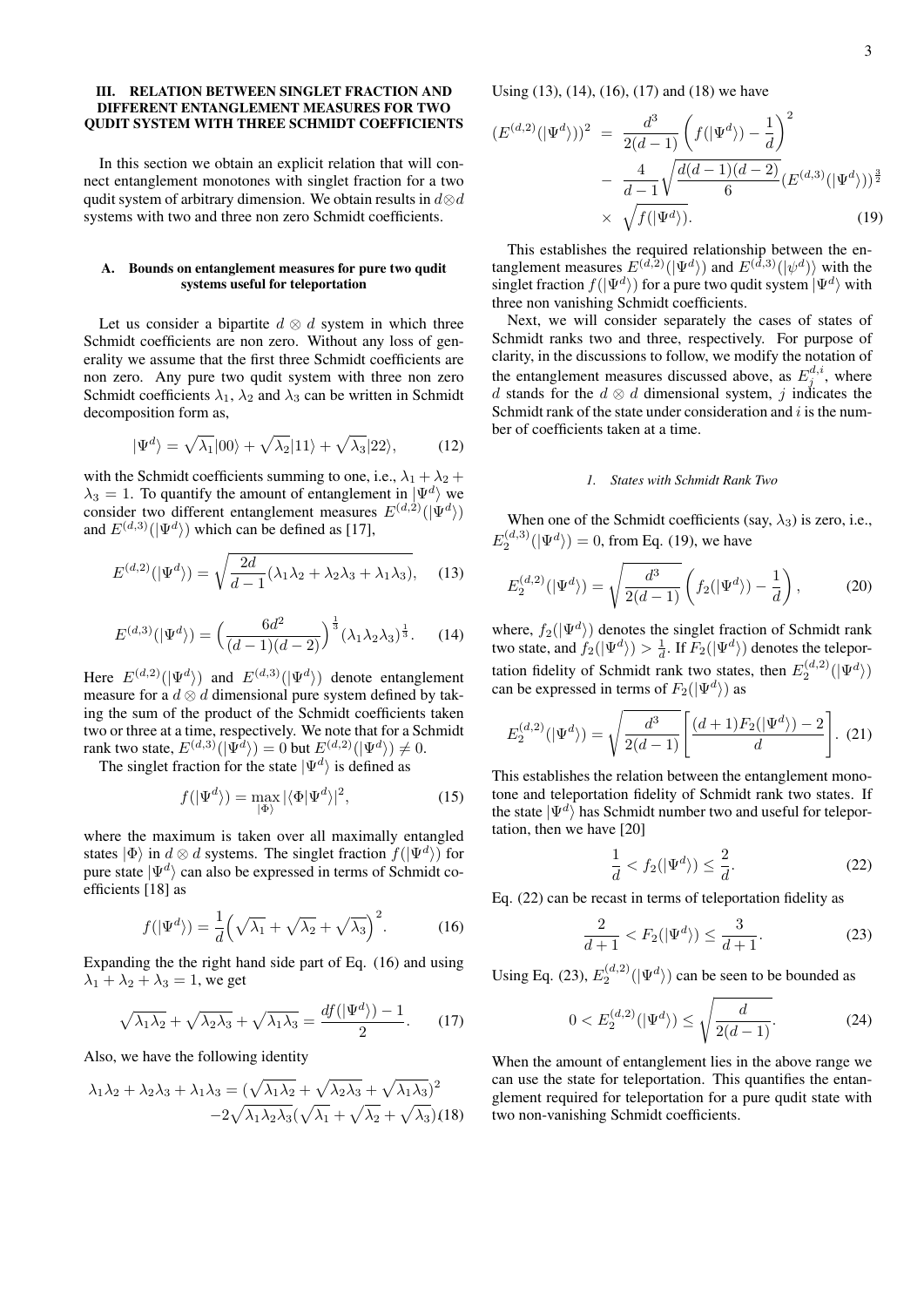## *2. States with Schmidt Rank Three*

Next we take up sates where none of the three Schmidt coefficients are zero, i.e.,  $E_3^{(d,3)}(|\Psi^d\rangle) \neq 0$ .

Using the well known result of arithmetic mean (AM) being greater than or equal to geometric mean (GM) on three real quantities  $\sqrt{\lambda_1 \lambda_2}$ ,  $\sqrt{\lambda_1 \lambda_3}$  and  $\sqrt{\lambda_2 \lambda_3}$ , we have

$$
\frac{\sqrt{\lambda_1\lambda_2} + \sqrt{\lambda_1\lambda_3} + \sqrt{\lambda_1\lambda_3}}{3} \ge \left(\sqrt{\lambda_1\lambda_2}\sqrt{\lambda_1\lambda_3}\sqrt{\lambda_2\lambda_3}\right)^{\frac{1}{3}}.\tag{25}
$$

Using Eqs.  $(14)$ , and  $(17)$ , we have

$$
f_3(\left|\Psi^d\right\rangle) \ge \frac{6}{d} \left[ \left( \frac{(d-1)(d-2)}{6d^2} \right)^{\frac{1}{3}} E_3^{(d,3)}(\left|\Psi^d\right\rangle) \right] + \frac{1}{d}. (26)
$$

Since, the singlet fraction  $f_3(|\Psi^d\rangle)$  attains its maximum value unity at  $\lambda_1 = \lambda_2 = \lambda_3 = \frac{1}{d}$ , we have

$$
\frac{6}{d} \left[ \left( \frac{(d-1)(d-2)}{6d^2} \right)^{\frac{1}{3}} E_3^{(d,3)}(|\Psi^d\rangle) \right] + \frac{1}{d}
$$
  
\$\leq f\_3(|\Psi^d\rangle) \leq 1. \qquad (27)\$

In terms of teleportation fidelity  $F_3(|\Psi^d\rangle)$ , the above inequality can be expressed as

$$
\frac{2}{d+1} + \frac{6}{d+1} \left( \frac{(d-1)(d-2)}{6d^2} \right)^{\frac{1}{3}} E_3^{(d,3)}(|\Psi^d\rangle) \le 1. \tag{28}
$$

Hence, pure entangled states with  $E_3^{(d,3)}(|\Psi^d\rangle)$  satisfying Eq. (28) and teleportation fidelity  $F_3(\vert \Psi^d \rangle) > \frac{2}{d+1}$  are Schmidt rank three states useful for teleportation.

## B. Bounds on entanglement measures for mixed two qudit systems useful for teleportation

In this section we would like to answer the following questions : (i) What is the minimum amount of entanglement needed to perform teleportation when the mixed state eith Schmidt rank two is used as a resource in a  $d \otimes d$  system? (ii) What is the minimum amount of entanglement needed to perform teleportation when the mixed state with Schmidt rank three is used as resource in a  $d \otimes d$  system?

Let us consider a mixed qudit state described by the density operator  $\rho = \sum_{n=1}^{\infty}$  $i=1$  $p_i \rho_i$ , where  $\sum_{i=1}^n p_i = 1$  and  $\rho_i$ 

 $(= |\psi_i\rangle \langle \psi_i|)$  are composite pure states. The singlet fraction  $f(\rho)$  of the state  $\rho$  is defined as

$$
f(\rho) = \max_{U} \langle \psi^{+} | U^{\dagger} \otimes \mathcal{I} \rho U \otimes \mathcal{I} | \psi^{+} \rangle, \tag{29}
$$

where  $U$  is the unitary matrix,  $\mathcal I$  is the identity matrix and  $|\psi^+\rangle = \frac{1}{\sqrt{2}}$  $\frac{1}{d}\sum$  $\frac{d-1}{2}$  $k=0$  $|kk\rangle$  represents a pure maximally entangled state.

The entanglement measure  $E^{(d,2)}(|\Psi^d\rangle)$  and  $E^{(d,3)}(|\Psi^d\rangle)$ given in Eqs. (13) and (14) for pure states can also be defined for a mixed state  $\rho$  as

$$
E^{(d,2)}(\rho) = \min \sum_{i=1}^{n} p_i E^{(d,2)}(\rho_i),
$$
 (30)

and

$$
E^{(d,3)}(\rho) = \min \sum_{i=1}^{n} p_i E^{(d,3)}(\rho_i).
$$
 (31)

Here the minimum is taken over all pure state decompositions of  $\rho$ . Now one may ask a question that, like entanglement measures, does the singlet fraction  $f(\rho)$  also have the property [19]

$$
f(\rho) = \min \sum p_i f(\rho_i), \tag{32}
$$

where the minimum is taken over all decomposition of  $\rho$ . Unfortunately, the answer is no.

#### *1. Two qudit mixed state of Schmidt rank two*

From Eq. (19),  $E_2^{(d,2)}(\rho_i)$  for any bipartite pure qudit state with Schmidt rank two  $\rho_i$  whose  $f_2(\rho_i) = \frac{1}{d}$ , i.e., for states not useful for teleportation, we have

$$
E_2^{(d,2)}(\rho_i) = 0.
$$
 (33)

In general for any bipartite pure qudit state with Schmidt rank two  $\rho_i$  useful for teleportation, the entanglement  $E_2^{(d,2)}$  is

$$
E_2^{(d,2)}(\rho_i) = \sqrt{\frac{d^3}{2(d-1)}} \Big( f_2(\rho_i) - \frac{1}{d} \Big). \tag{34}
$$

Using Eqs. (30) and (34), we have

$$
E_2^{(d,2)}(\rho) = \min \sum_i p_i \sqrt{\frac{d^3}{2(d-1)}} \left( f_2(\rho_i) - \frac{1}{d} \right)
$$
  
 
$$
\leq \sum_i p_i \sqrt{\frac{d^3}{2(d-1)}} \left( f_2(\rho_i) - \frac{1}{d} \right)
$$
  
 
$$
< \sqrt{\frac{d}{2(d-1)}}, \tag{35}
$$

where the last inequality follows from an application of Eq. (22). Hence, if the mixed state  $\rho$  with Schmidt rank two in a  $d \otimes d$  system is useful for teleportation then

$$
0 < E_2^{(d,2)}(\rho) < \sqrt{\frac{d}{2(d-1)}}.\tag{36}
$$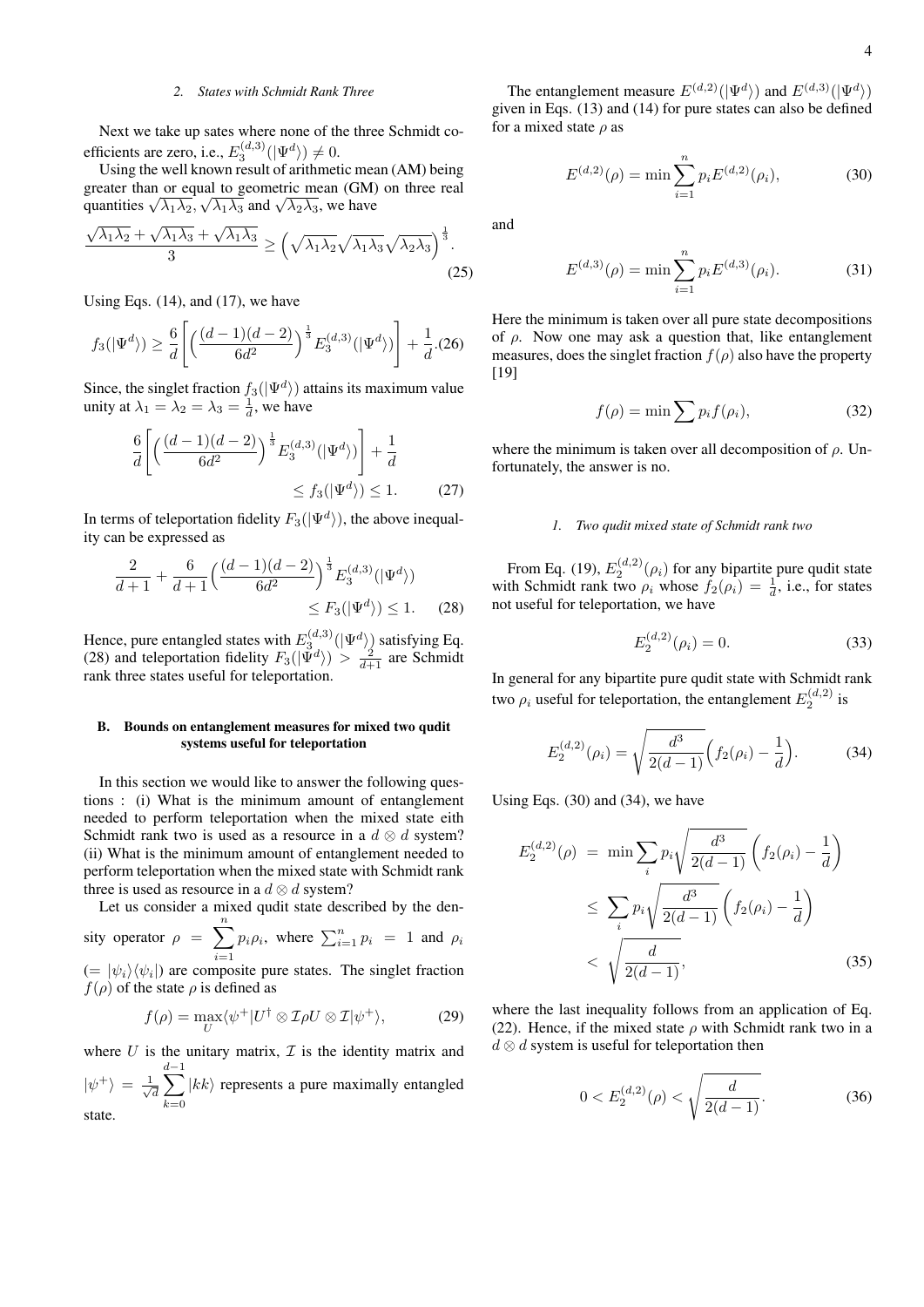# *2. Two qudit mixed state of Schmidt rank three*

Using, once again, the result of arithmetic mean (AM) being greater than or equal to geometric mean (GM) on three real quantities  $\lambda_1 \lambda_2$ ,  $\lambda_1 \lambda_3$  and  $\lambda_2 \lambda_3$  and Eqs. (13), (14) we obtain the following bound on  $E_3^{(d,3)}(\rho)$  for two qudit mixed states with Schmidt rank three:

$$
0 < E_3^{(d,3)}(\rho) < \left[\frac{d(d-1)}{6}\right]^{\frac{1}{6}} \frac{1}{(d-2)^{1/3}}.\tag{37}
$$

Comparing Eqs. (37) and (36), we can see that if the entanglement lies in the range  $\sqrt{\frac{d}{2(d-1)}}$  to  $\left[\frac{d(d-1)}{6}\right]^{\frac{1}{6}} \frac{1}{(d-2)}$  $\frac{1}{(d-2)^{1/3}}$  it can be concluded that the state is of Schmidt rank three.

# IV. ILLUSTRATIONS AND APPLICATIONS

In this section we provide examples of qubit and qutrit mixed states as applications of our results. This paves the way for detecting states which are useful for teleportation as well as to quantify the amount of entanglement required for teleportation, in realistic settings.

## A. Two qutrit mixed states with Schmidt rank two

We consider a two qutrit mixed state with Schmidt rank two [10] given by

$$
\rho_f = \frac{5p}{p+2}\rho_c + \frac{2(1-2p)}{p+2}|\phi\rangle\langle\phi|; 0 \le p \le \frac{1}{2},\qquad(38)
$$

where,  $\rho_c = \frac{1}{2} (|\chi_0\rangle \langle \chi_0| + |\chi_1\rangle \langle \chi_1|)$ . This decomposition for  $\sqrt{\frac{3}{5}}|\psi\rangle + \sqrt{\frac{2}{5}}|\phi\rangle$  and  $|\chi_1\rangle = \sqrt{\frac{3}{5}}|\psi\rangle - \sqrt{\frac{2}{5}}|\phi\rangle$ , respectively, state  $\rho_f$  is optimal. Here,  $|\chi_0\rangle$  and  $|\chi_1\rangle$  are of the form  $|\chi_0\rangle$  = and the states  $|\psi\rangle, |\phi\rangle$  are given by,  $|\psi\rangle = \frac{1}{\sqrt{\pi}}$  $\frac{1}{3}(|00\rangle + |11\rangle$  $e^{\frac{i\pi}{3}}|22\rangle)$  and  $|\phi\rangle = \frac{1}{\sqrt{3}}$  $\frac{1}{2}(|00\rangle + |11\rangle)$ . Also, *p* is the classical probability of mixing.

We check whether the bounds on  $E_2^{(3,2)}(\rho_i)$  works for the above density matrix. For 3  $\otimes$  3 dimension,  $E_2^{(3,2)}(\rho_f)$  (see Eq. (35)) becomes

$$
E_2^{(3,2)}(\rho_f) = \frac{3\sqrt{3}}{2} \left( \min \sum_i p_i f_2(\rho_i) \right) - \frac{\sqrt{3}}{2}
$$
  
=  $\frac{3\sqrt{3}}{2} \left( \min_{\{p\}} \left[ \frac{1+p}{2+p} \right] \right) - \frac{\sqrt{3}}{2}$   
=  $\frac{\sqrt{3}}{4}$ ; for  $p = 0$ . (39)

In this calculation we have used the appropriate maximally entangled basis given in [21]. From Eqs. (39) and (24), it can be seen that the state (in Eq. (38)) is useful for teleportation.

# B. States generated as a result of Two-Qubit Interaction with a Squeezed Thermal Bath

Open quantum systems is the systematic study of the evolution of the system of interest, such as a qubit, under the influence of its environment, also called the bath or the reservoir. This results in decoherence and dissipation. Consider the Hamiltonian  $H = H_S + H_R + H_{SR}$ ; where S stands for the system of interest,  $R$  for reservoir and  $SR$  for the systemreservoir interaction. Depending upon the system-reservoir interaction, open systems can be classified into two broad categories, viz., dissipative or QND (quantum non-demolition). In case of QND dephasing occurs without damping the system, i.e., where  $[H_S, H_{SR}] = 0$  while decoherence along with dissipation occurs in dissipative systems, i.e.,  $[H_S, H_{SR}] \neq 0$ . [22–24].

### *1. States generated as a result of Two-Qubit Open System Interacting with a Squeezed Thermal Bath via a Dissipative Interaction*

Here we study the dynamics of the bound [Eq. (36)] for a two-qubit open system interacting with a squeezed thermal bath, modeled as a  $3-D$  electromagnetic field (EMF), as well as its specialization to a vacuum bath, where the bath squeezing  $(r)$  and temperature  $(T)$  are set to zero, and undergoing a dissipative interaction [25]. The model Hamiltonian is

$$
H = H_S + H_R + H_{SR}
$$
  
=  $\sum_{n=1}^{2} \hbar \omega_n S_n^z + \sum_{\vec{k}_s} \hbar \omega_k \left( b_{\vec{k}_s}^{\dagger} b_{\vec{k}_s} + \frac{1}{2} \right)$   
-  $i\hbar \sum_{\vec{k}_s} \sum_{n=1}^{2} [\vec{\mu}_n \cdot \vec{g}_{\vec{k}_s}(\vec{r}_n)(S_n^+ + S_n^-) b_{\vec{k}_s} - h.c.].(40)$ 

Here  $\vec{\mu}_n$  are the transition dipole moments, dependent on the different atomic positions  $\vec{r}_n$  and  $S_n^+$  (=  $\frac{1}{2}|e_n\rangle\langle g_n|$ ), and and  $S_n^- (=\frac{1}{2} |g_n\rangle\langle e_n|)$  are the dipole raising and lowering operators satisfying the usual commutation relations.  $S_n^z$  (=  $\frac{1}{2}(|e_n\rangle\langle e_n| - |g_n\rangle\langle g_n|)$  is the energy operator of nth atom and  $b_{\vec{k}_s}^{\dagger}$ ,  $b_{\vec{k}_s}$  are the creation and anihilation operators of the field mode  $\vec{k}_s$  with the wave vector  $\vec{k}$  and polarization index  $s = 1, 2$ . A key feature of the model is that the systemreservoir (S-R) coupling constant  $\vec{g}_{\vec{k}_s}(\vec{r}_n)$  is dependent on the position of the qubit  $r_n$  and is

$$
\vec{g}_{\vec{k}_s}(\vec{r}_n) = \left(\frac{\omega_k}{2\epsilon\hbar V}\right)^{\frac{1}{2}} \vec{e}_{\vec{k}_s} e^{i\vec{k}\cdot\vec{r}_n},\tag{41}
$$

where V is the normalization volume and  $\vec{e}_{\vec{k}_s}$  is the unit polarization vector of the field. The position dependence of the coupling leads to interesting dynamical consequences and allows the entire dynamics to be classified into two categories, that is, the independent regime, where the interqubit distance is far enough for each qubit to locally interact with an independent bath or the collective regime, where the qubits are close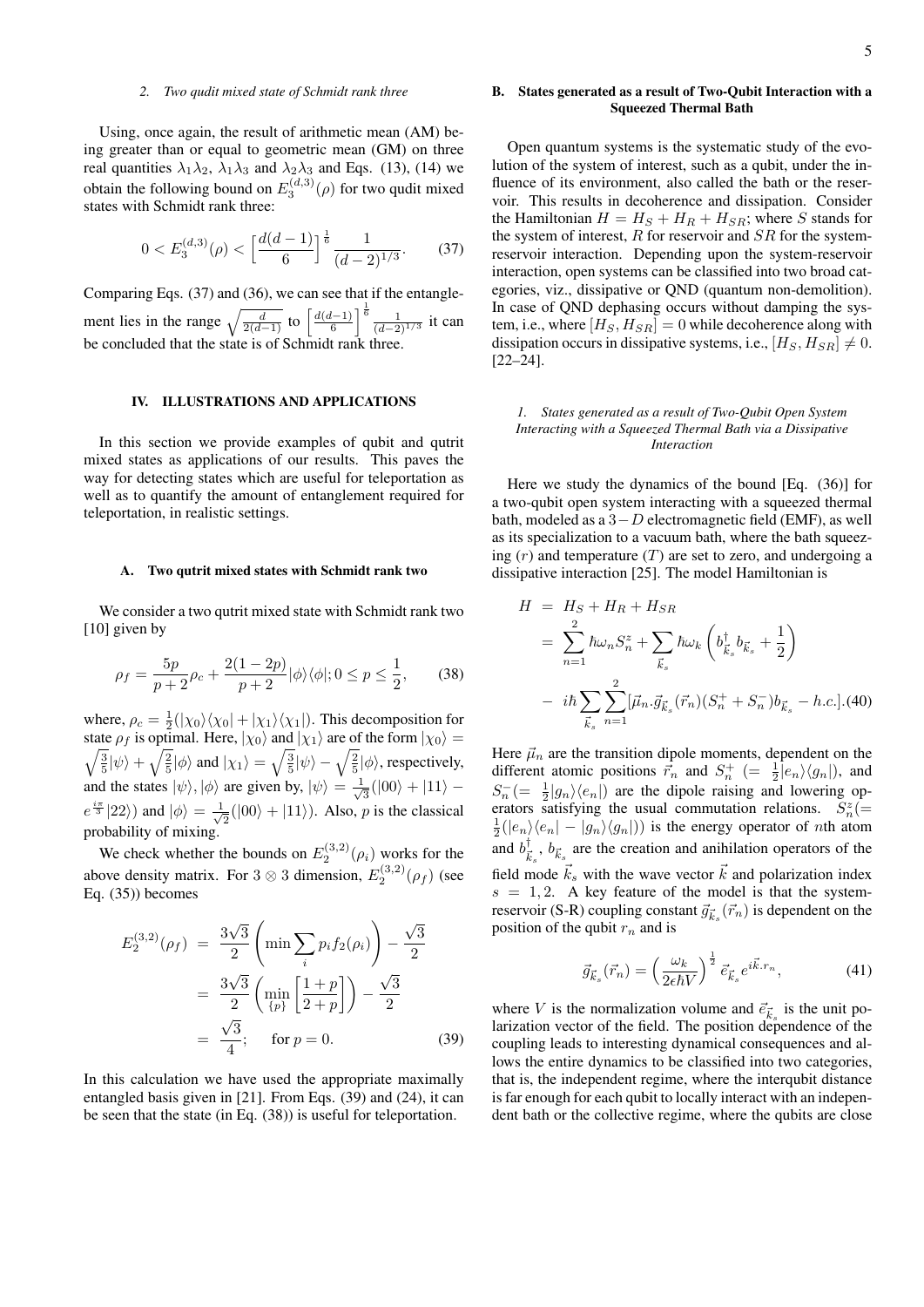

FIG. 1: Plot of (i) concurrence C (or  $E_2^{(2,2)}$ ) and (ii) singlet fraction f with respect to the time of evolution t, respectively. Here we consider the case of a vacuum bath  $(T = r = 0)$  and the collective decoherence model  $(r_{12} = 0.05)$ .

enough for them to interact with the bath collectively. Asuming an initial system-reservoir separable state, with the system in a separable, and the bath in a squeezed thermal state, with time the qubits develop correlations between themselves via a channel setup by the bath. A master equation for the reduced dynamics of the two qubit system is obtained by tracing out the environment (bath), using the usual Born-Markov and rotating wave approximation (RWA). This can be then solved to obtain the dynamics of the reduced density matrix, whose details are presented in [25], for the general case of a squeezed thermal bath at finite temperature as well as for a vacuum reservoir.

Let the reduced two-qubit density matrix of the system be  $\rho_f(t)$ . Its spectral decomposition corresponding to its eigenvalues  $(\lambda_i(t))$  is,

$$
\rho_f(t) = \sum_i \lambda_i(t) \rho_i(t). \tag{42}
$$

Here  $\rho_i(t) = |\psi_i(t)\rangle \langle \psi_i(t)|, |\psi_i(t)\rangle$  being the eigenvectors corresponding to the eigenvalues  $\lambda_i(t)$  ( $\sum_i \lambda_i(t) = 1$ ). For a two qubit state the Eq. (36) becomes

$$
0 \le E_2^{(2,2)}(\rho_f(t)) \le 1. \tag{43}
$$

We can easily say that for two-qubit state  $E_2^{(2,2)}$  is nothing

## *2. States generated as a result of Two-Qubit Open System Interacting with a Squeezed Thermal Bath via Quantum Nondemolition Interaction*

Now we take up the Hamiltonian, describing a QND interaction of two qubits with the bath as

$$
H = HS + HR + HSR
$$
  
= 
$$
\sum_{n=1}^{2} \hbar \varepsilon_n J_z^n + \sum_k \hbar \omega_k b_k^{\dagger} b_k
$$
  
+ 
$$
\sum_{n,k} \hbar J_z^n (g_k^n b_k^{\dagger} + g_k^{n*} b_k).
$$
 (44)

but concurrence  $C$ . If we look at the Figs. (1), and (2), for the case of a vacuum bath  $(T = 0, r = 0)$ , concurrence C (or  $E_2^{2,2}$ ) is seen to decrease with time of evolution t, with a predominantly oscillatory behavior in the collective regime (marked by the inter qubit distance  $r_{12} < 1$ ). The singlet fraction  $f$  also shows similar behavior. From these two figures, it is clear that when and where  $C$  becomes zero, and  $f$  is equal to  $\frac{1}{2}$ .

For the case of a squeezed thermal bath, as the system evolves with time  $t$ , concurrence  $C$  and  $f$  exhibit damped behavior, as seen in Figs. (3) and (4). If we increase the inter-qubit distance  $r_{12}$ , then the concurrence C for the system suddenly falls to zero (i.e., sudden death of entanglement in the system). Thus, the system can be used as a resource for teleportation purpose in the range  $0 \leq r_{12} < r_d$ . Here we define a new term  $r_d$ , such that at  $r_{12} = r_d$  concurrence C of the system becomes zero. Obviously this  $r_d$  will be different for different parameter  $(T, r)$  settings. The Figs. (4) depict the abrupt decrease of concurrence  $C$  and singlet fraction  $f$  as  $r_{12}$  increases. In Figs. (5), the behavior of C and f with respect to environmental squeezing parameter  $r$  is shown. For  $r$ between  $-0.02$  to 0.02 both C and f remain almost constant, thereby exhibiting the tendency of squeezing to resist environmental degradation. Beyond this range there is a rapid fall of the depicted quantities.

Here  $H_S$ ,  $H_R$  and  $H_{SR}$  stand for the Hamiltonians of the system, reservoir and system-reservoir interaction, respectively.  $b_k^{\dagger}$ ,  $b_k$  denote the creation and annihilation operators for the reservoir oscillator of frequency  $\omega_k$ ,  $g_k^n$  stands for the coupling constant (again assumed to be position dependent) for the interaction of the oscillator field with the qubit system and are taken to be  $g_k^n = g_k e^{-ik \cdot r_n}$ , where  $r_n$  is the qubit position. Since  $[H_S, H_{SR}] = 0$ , the Hamiltonian [Eq. 44)] is of QND type. In the parlance of quantum information theory,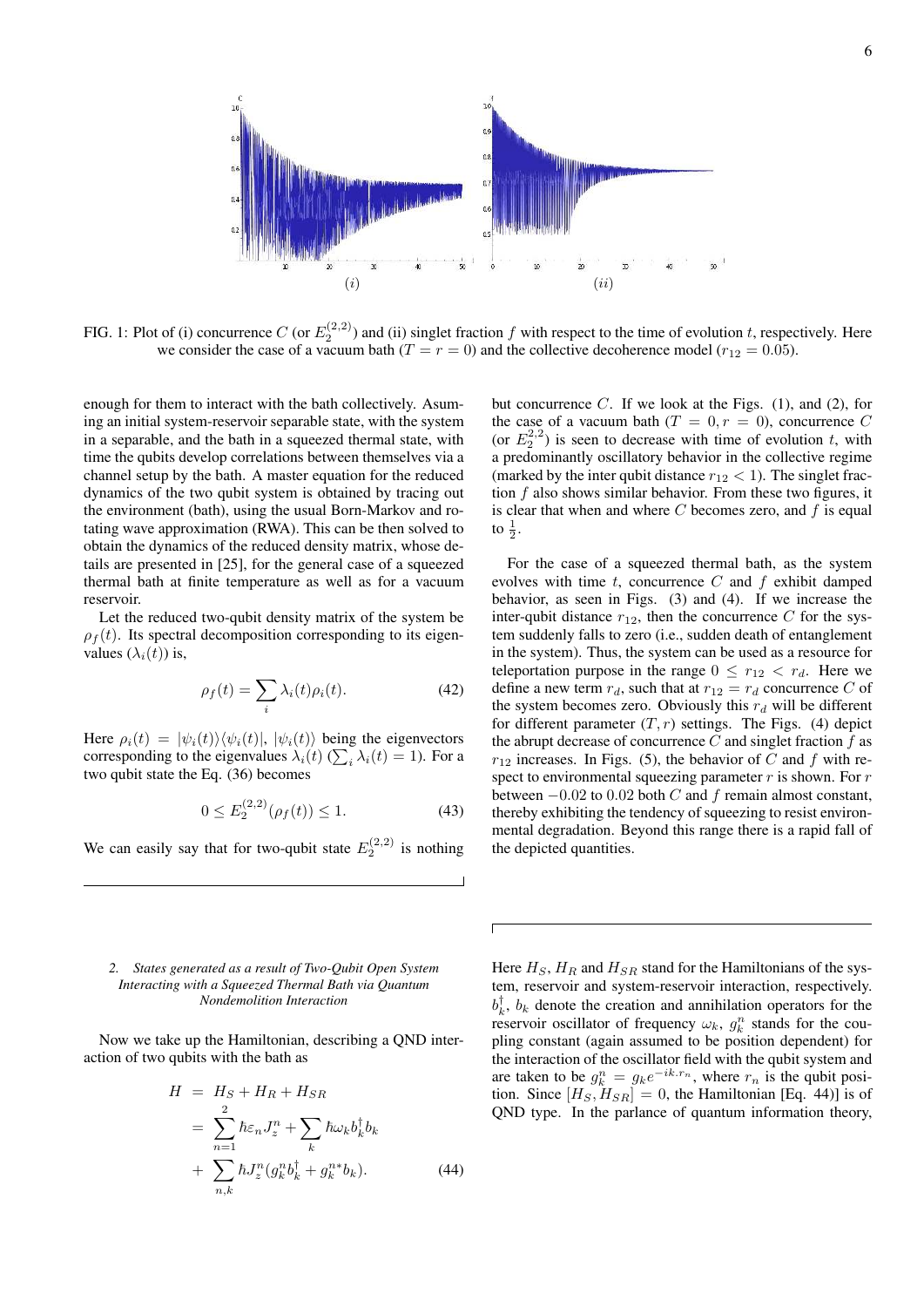

FIG. 2: Plot of (i) concurrence C (or  $E_2^{(2,2)}$ ) and (ii) f with respect to the inter-qubit distance  $r_{12}$ , respectively. Here we consider the case of vacuum bath ( $T = r = 0$ ) and system is at time  $t = 10$ .



FIG. 3: Plot of (i) concurrence C (or  $E_2^{(2,2)}$ ) and (ii) singlet fraction f with respect to the time of evolution t, respectively, for a squeezed thermal bath ( $T = 1, r = 0.1$ ) in the collective regime ( $r_{12} = 0.05$ ).

the noise generated is called the phase damping noise. The position dependence of the coupling constant once more allows for the dynamical classification into the independent and collective regimes. In order to obtain the reduced dynamics of the system , we trace over the reservoir variables, the details of which can be found in [26].

Now we study the behavior of concurrence  $C$  (actually  $E_2^{2,2}$ ) and singlet fraction f as the two-qubit system evolves with time t both for collective and localized (independent) decoherence model. It can be noticed from Figs. (6), and (7) that the value of concurrence  $C$  is higher and lasts longer in the case of collective decoherence model than in the case of localized decoherence model. As expected, the the singlet fraction  $f$  shows similar kind of behavior with time  $t$ . When C becomes zero, f becomes equal to  $\frac{1}{2}$ , i.e., the system at this particular time  $t$  cannot be useful for teleportation, otherwise it is useful. Hence the system satisfies the lower bound of Eq. (43), when concurrence  $C$  vanishes. The behavior of  $C$  and  $f$ , under pure dephasing, with respect to environmental squeezing parameter  $r$  is depicted in Figs. (8). For  $r$  between  $-0.02$  to 0.02 both C and f remain almost constant, thereby exhibiting the tendency of squeezing to resist environmental degradation. Beyond this range there is a fall of the depicted quantities, though the degradation here is smoother than that in Figs. (5).

### V. CONCLUSION

We have made a study of entanglement of teleportation for arbitrary  $d \otimes d$  dimensional states having Schmidt rank upto three. We found that there is a simple relation between negativity and teleportation fidelity for pure states but for mixed states, an upper bound was obtained for negativity in terms of teleportation fidelity using convex-roof extension negativity (CREN). The existence of a strong conjecture in the literature concerning all PPT entangled states, in  $3 \times 3$  systems, having Schmidt rank two, motivated us to develop measures capable of identifying states useful for teleportation and dependent on the Schmidt number. This enabled a classification of entanglement as a function of teleportation fidelity, the "Entanglement of Teleportation". These results were then extended to mixed two qudit states, which we illustrated on specific examples of a two qutrit mixed state with Schmidt rank two, and two qubit states dynamically generated by interaction with an appropriate reservoir, for both pure dephasing as well as dissipative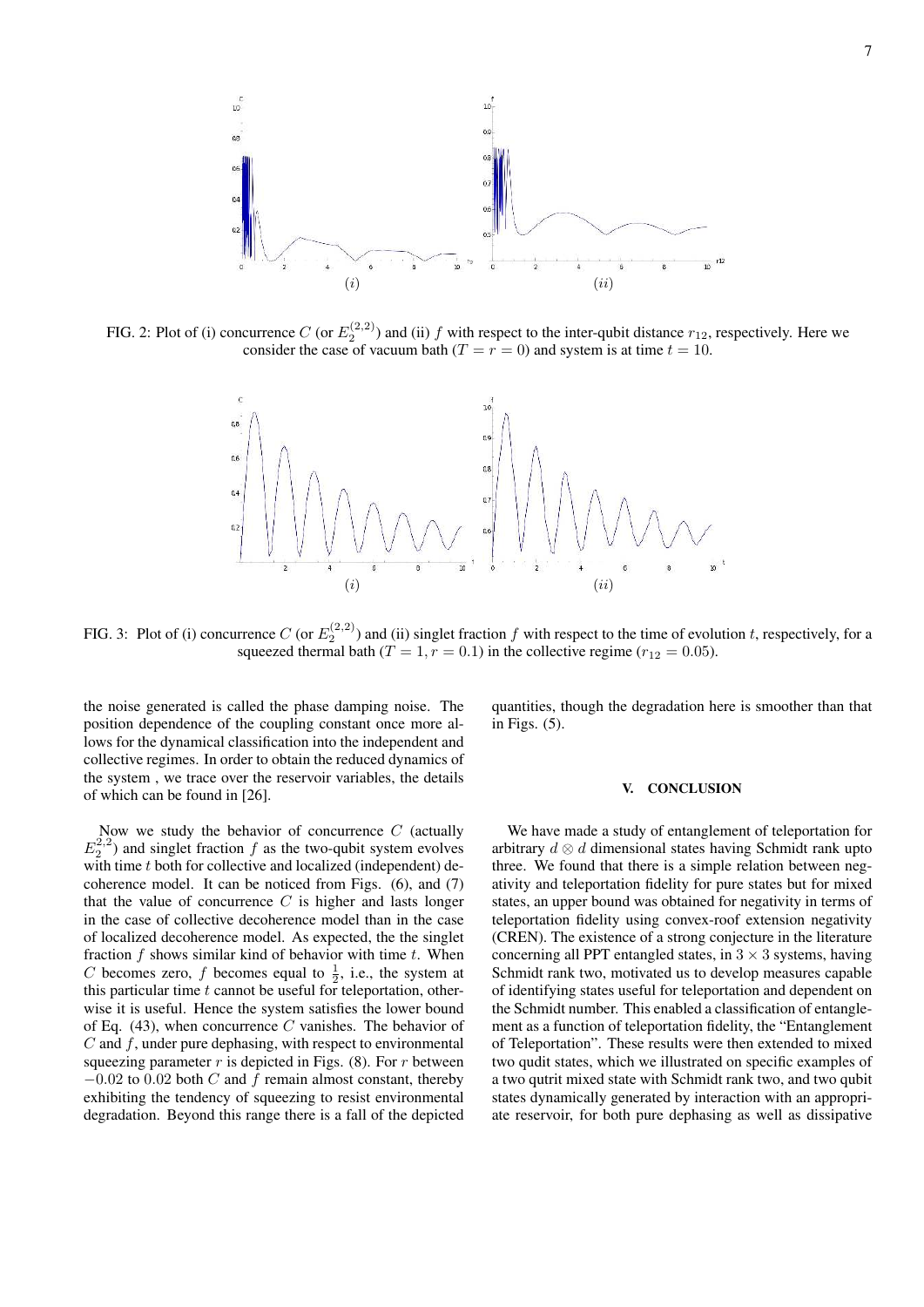

FIG. 4: Plot of (i) concurrence C (or  $E_2^{(2,2)}$ ) and (ii) f with respect to the inter-qubit distance  $r_{12}$ , respectively, for a squeezed thermal bath  $(T = 1, r = 0.1)$  and time of evolution  $t = 1$ .



FIG. 5: Plot of (i) concurrence C (or  $E_2^{(2,2)}$ ) and (ii) f with respect to the squeezing parameter r, respectively, for a thermal bath ( $T = 5, r_{12} = 0.05$ ) and time of evolution  $t = 2$ .

interactions. This work thus brings into focus the utility of studying higher dimensional entangled states using measures like "Entanglement of Teleportation" along with negativity.

*Acknowledgment*: T. Pramanik thanks UGC, India for financial support. We thank Prof. A. Mazumdar and Prof. H. S. Sim for useful discussions.

- [1] A. Einstein, B. Podoisky and N. Rosen, Phys. Rev. 47, 777 (1935).
- [2] H. Ollivier and W. H. Zurek, Phys. Rev. Lett. 88, 017901 (2001); L. Henderson and V. Vedral, J. Phys. A 34, 6899 (2001).
- [3] C. H. Bennett, G. Brassard, C. Creapeau, R. Jozsa, A. Pares and W. K. Wooters, Phys. Rev. Lett. 70, 1895 (1993).
- [4] C. H. Bennett and S. Wiesner, Phys. Rev. Lett. **69**, 433 (1992).
- [5] A. K. Pati, Phys. Rev. A. **63**, 014320-1 (2001); C. H. Bennett, D. P. DiVincenzo, P. W. Shor, J. A. Smolin, B. M. Terhal and W. K. Wooters, Phys. Rev. Lett. 87, 077902 (2001).
- [6] M. Hillery, V. Buzek and A. Berthiaume, Phys. Rev. A. 59, 1829 (1999).
- [7] N. Gisin, G. Ribordy, W. Tittel and H. Zbinden, Rev. Mod. Phys. 74, 145 (2002).
- [8] M. Horodecki, P. Horodecki, and R. Horodecki, Phys. Rev. A. 60, 1888 (1999).
- [9] E. Schmidt, Math. Ann. 63, 433 (1907).
- [10] Schmidt decomposition [9] is a very good tool to describe com-

posite systems. If  $|\Psi\rangle$  is a pure state of composite systems A and B then,  $|\Psi\rangle = \sum_{i=1}^{d} \sqrt{\lambda_i} |i_A\rangle |i_B\rangle$ , represents the Schmidt decomposition of  $|\Psi\rangle$ , where  $|i_A\rangle(i_A = 1, 2, ..., d_A) \in \mathcal{H}_{\mathcal{A}}$ and  $|i_B\rangle(i_B = 1, 2, ..., d_B) \in \mathcal{H}_{\mathcal{B}}$  are orthonormal bases for A and B respectively, and  $d_A \leq d_B$ . Here  $\lambda_i$  are the Schmidt coefficients, non-negative real numbers satisfying the relation  $\sum_i \lambda_i = 1$ . The number of non-zero Schmidt coefficients of a state is called its Schmidt rank. For bipartite mixed state  $(\rho = \sum_i p_i |\Psi_i\rangle\langle\Psi_i|)$  in finite dimension, the Schmidt rank is defined as [20]  $SR(\rho) = \inf_{\{\sum_i p_i, |\Psi_i\rangle\}} \sup_i SR(\vert \Psi_i \rangle)$ where, the infimum is taken over all the ensembles  $\{p_i, |\Psi_i\rangle\}$ of pure states with the average state  $\rho$ .

- [11] A. Peres, Phys. Rev. Lett. 76, 1413 (1996); F. Verstraete, K. Audenaert, J. Dehaene and B. D. Moor, J. Phys. A. 34, 10327 (2001).
- [12] S. Lee, D. P. Chi, S. D. Oh and J. Kim, Phys. Rev. A. 68, 062304 (2003).
- [13] A. Sanpera, D. Bruss and M. Lewenstein, Phys. Rev. A. 63,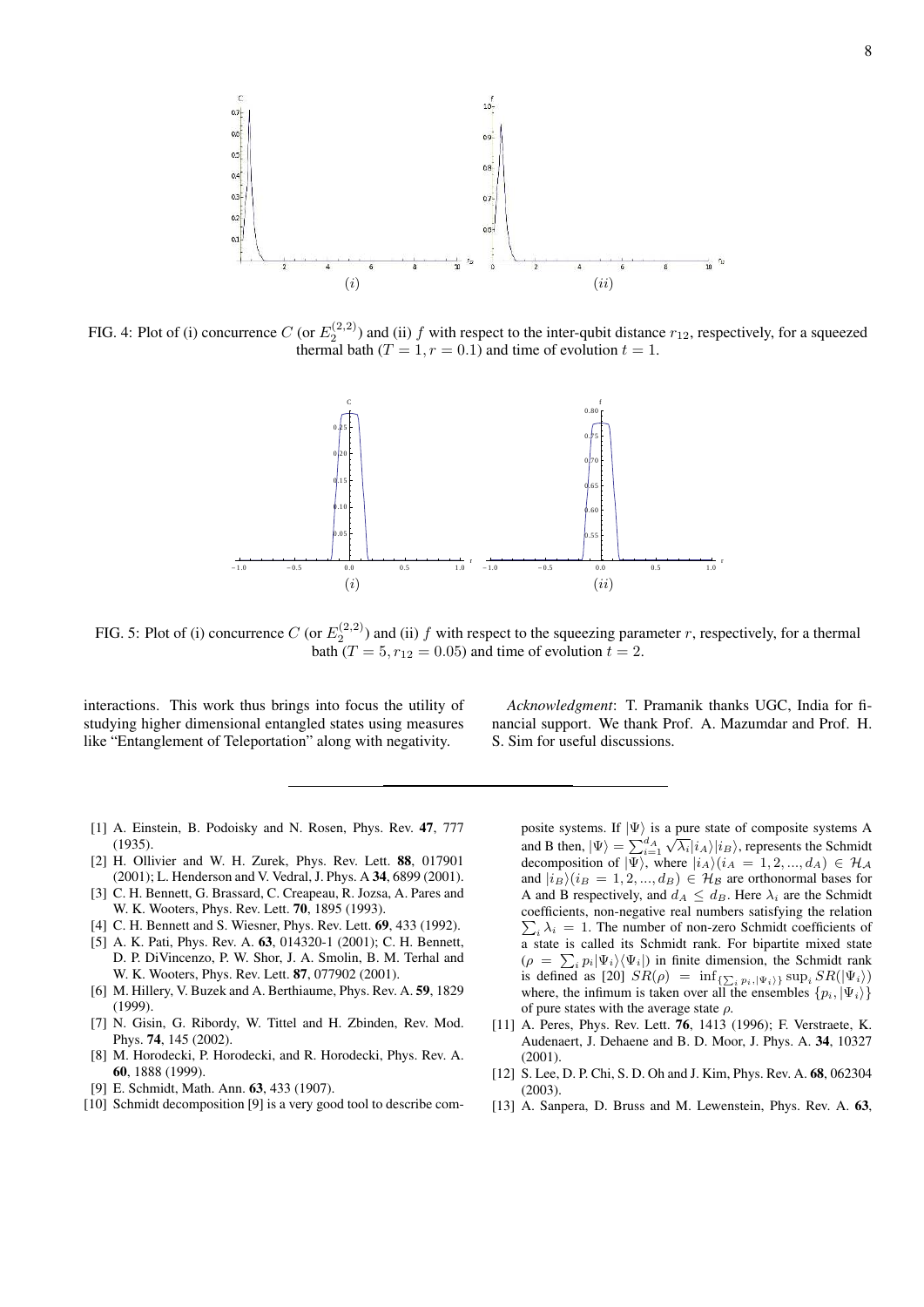

FIG. 6: Plot of (i) concurrence C (or  $E_2^{(2,2)}$ ) and (ii) f as a function of the time of evolution t. Here we consider the case of QND interaction ( $T = 5, r = 0.1$ ), in the collective decoherence regime ( $r_{12} = 0.05$ ).



FIG. 7: Plot of (i) concurrence C (or  $E_2^{(2,2)}$ ) and (ii) f as a function of the time of evolution t, for the case of QND interaction  $(T = 5, r = 0.1)$ , in the independent decoherence regime  $(r_{12} = 1.1)$ .

050301 (2001).

- [14] J. Sperling and W. Vogel, Physica Scripta 83, 045002 (2011).
- [15] C. H. Bennett, G. Brassard, S. Popescu, B. Schumacher, J. A. Smolin and W. K. Wooters, Phys. Rev. Lett. 76, 722 (1996).
- [16] M. Horodecki, P. Horodecki and R. Horodecki, Phys. Rev. A 60, 1888 (1999).
- [17] G. Gour, Phys. Rev. A **71**, 012318 (2005).
- [18] M. Horodecki and P. Horodecki, Phys. Rev. A 59, 4206 (1999).
- [19] M-J. Zhao, Z-G.Li, S-M. Fei and Z-X. Wang, J. Phys. A:Math. Theor. 43, 275203 (2010).
- [20] B. M. Terhal and P. Horodecki, Phys. Rev. A 61, 040301(R) (2000).
- [21] V. Karimipour and L. Memarzadeh, Phys. Rev. A 73, 012329 (2006).
- [22] S. Banerjee and R. Ghosh, J. Phys. A:Math. Theor. 40, 1273 (2007).
- [23] S. Banerjee and R. Srikanth, Euro. Phys. J. D 46, 335 (2008).
- [24] R. Srikanth and S. Banerjee, Phys. Rev. A 77, 012318 (2008).
- [25] S. Banerjee, V. Ravishankar and R. Srikanth, Ann. of Phys. (N. Y.) 325, 816 (2010).
- [26] S. Banerjee, V. Ravishankar and R. Srikanth, Euro. Phys. J. D 56, 277 (2010).